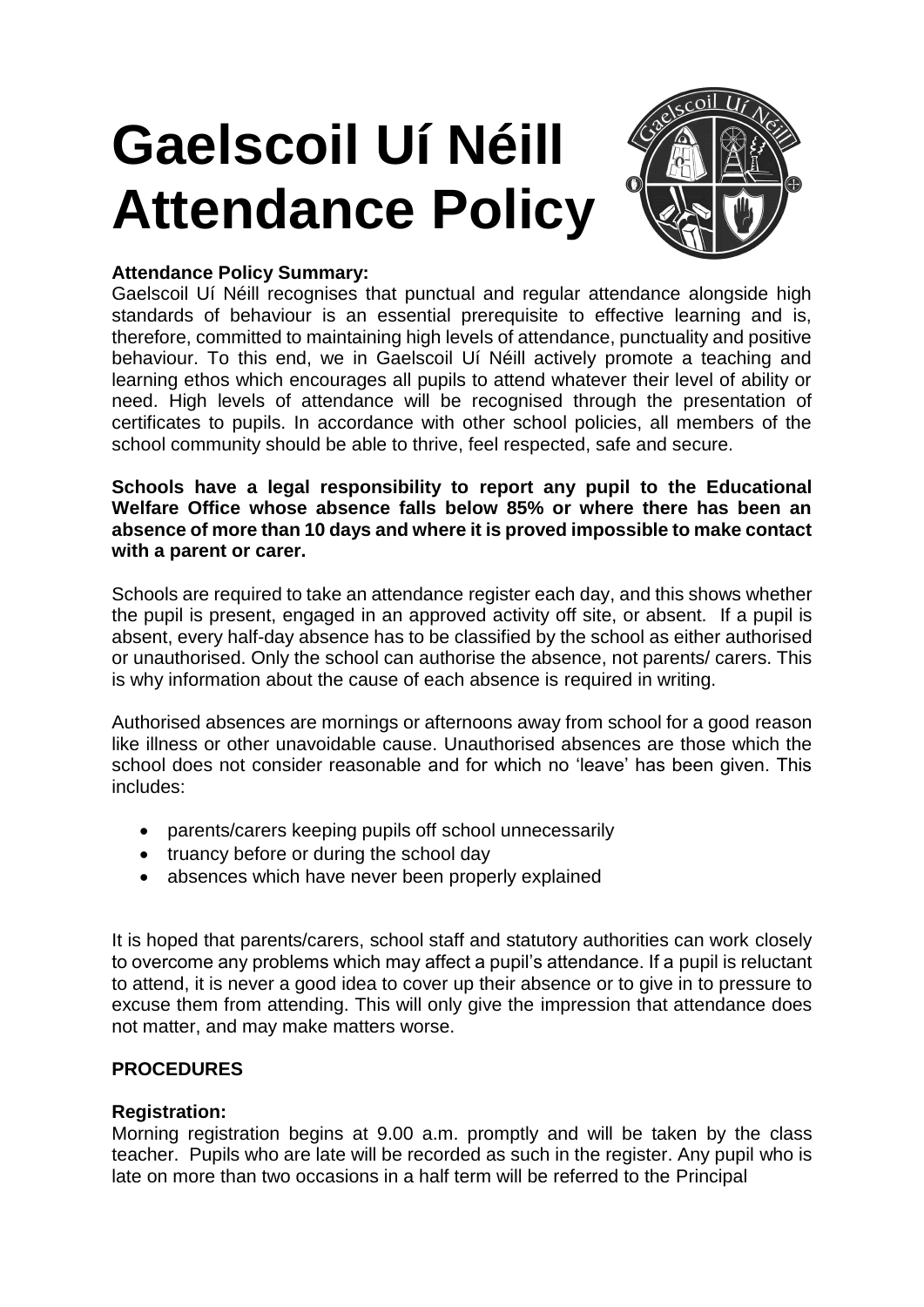### **Absence:**

Please note that it is no longer permitted to inform the school about a child's absence in person or on the phone. Instead, pupils must bring a written explanation of the absence from his/her parent/carer to the first registration on returning to school. This note should include:

- the pupil's full name and class
- $\bullet$  the date(s) of the absence
- as full an explanation as possible for the absence
- the name of the parent / carer in block capitals along with their signature

If a pupil fails to bring a note within two days of returning to school, a reminder will be sent to the parental contact. Pupils who persistently fail to bring absence notes will be brought to the attention of the Principal who will make contact with the home. Parents/Carers who persistently fail to inform the school in writing of the reason for their child's absence may be referred to the Educational Welfare Office.

#### **Absence for Medical reasons:**

Parents/carers are asked, whenever possible, to make appointments outside school hours. If an appointment has to be made during school hours a written explanation must be provided stating clearly the time of the appointment. If there are frequent absences for medical reasons, parents/carers may be asked to provide medical evidence in the form of a doctor's certificate. Pupils are expected to return to school following their appointment, whenever possible. If a pupil has a medical condition that may affect attendance and punctuality parents/carers are asked to contact the school to discuss possible arrangements with their child's class teacher.

### **Family Holidays during Term Time:**

Gaelscoil Uí Néill strongly discourages holidays during term time due to the impact that they have on pupils' learning. Parents/carers must contact the school, prior to booking any holiday to explain the need to remove a pupil from school during term time. The contact should be in the form of a letter addressed to the Principal.

Currently there is no legislation in the North of Ireland with regard to holidays in term time (as there is in Britain). However, if a pupil's attendance falls below 85% in a school year, the school concerned is obliged to contact the Educational Welfare Officer.

Thanking you in anticipation of your co-operation with this updated policy.